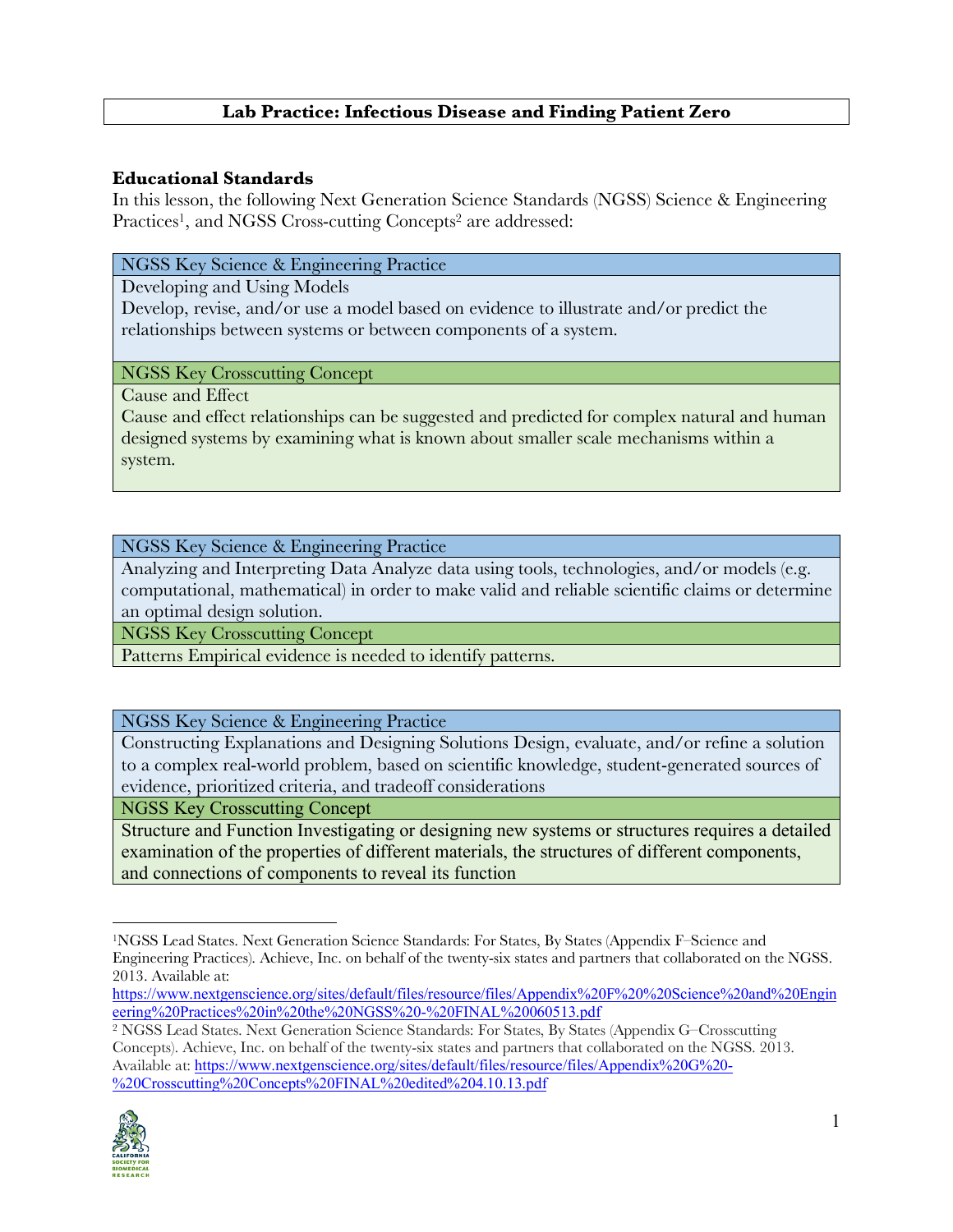# **Teacher Summary:**

From influenza to AIDS to the COVID-19, scientists and public health officials have struggled to understand and contain the spread of infectious diseases. Pathogens such as viruses and bacteria can cause diseases, many of which are vaccine-preventable. Many infectious diseases are spread from person to person. If one person in a community gets an infectious disease, he or she could spread it to persons without immunity. People immune to a disease because they have been vaccinated will not be able to spread it to others.

An increase in the number of persons vaccinated for a certain disease reduces the potential for that disease to spread. If one or two cases of an infectious disease are introduced to a community in which the majority of persons are not vaccinated (or already immune) for that disease, outbreaks are more likely to occur. In 2013, for example, multiple measles outbreaks occurred in the United States, including substantial outbreaks in New York City and Texas, mainly among groups with low vaccination rates. Currently, the US is struggling with low immune rates for COVID-19 making infection all the more likely.

If vaccination rates were to drop to low levels nationally, herd immunity (i.e., protection against infectious disease that occurs when a substantial percentage of the population has become immune to an infection, often through vaccination) would diminish on a considerably greater scale; as a result, diseases could return and be as common as when vaccines were not available.

Vaccination programs have limited costs in terms of money; however, the cost of not vaccinating can lead to high direct costs (e.g., medical costs) and indirect costs (e.g., missed work days) that can affect a person, family, or whole society.



<sup>&</sup>lt;sup>3</sup> CDC, "What Would Happen If We Stopped Vaccinations?", **https://www.cdc.gov/vaccines/vacgen/whatifstop.htm**



<u>.</u>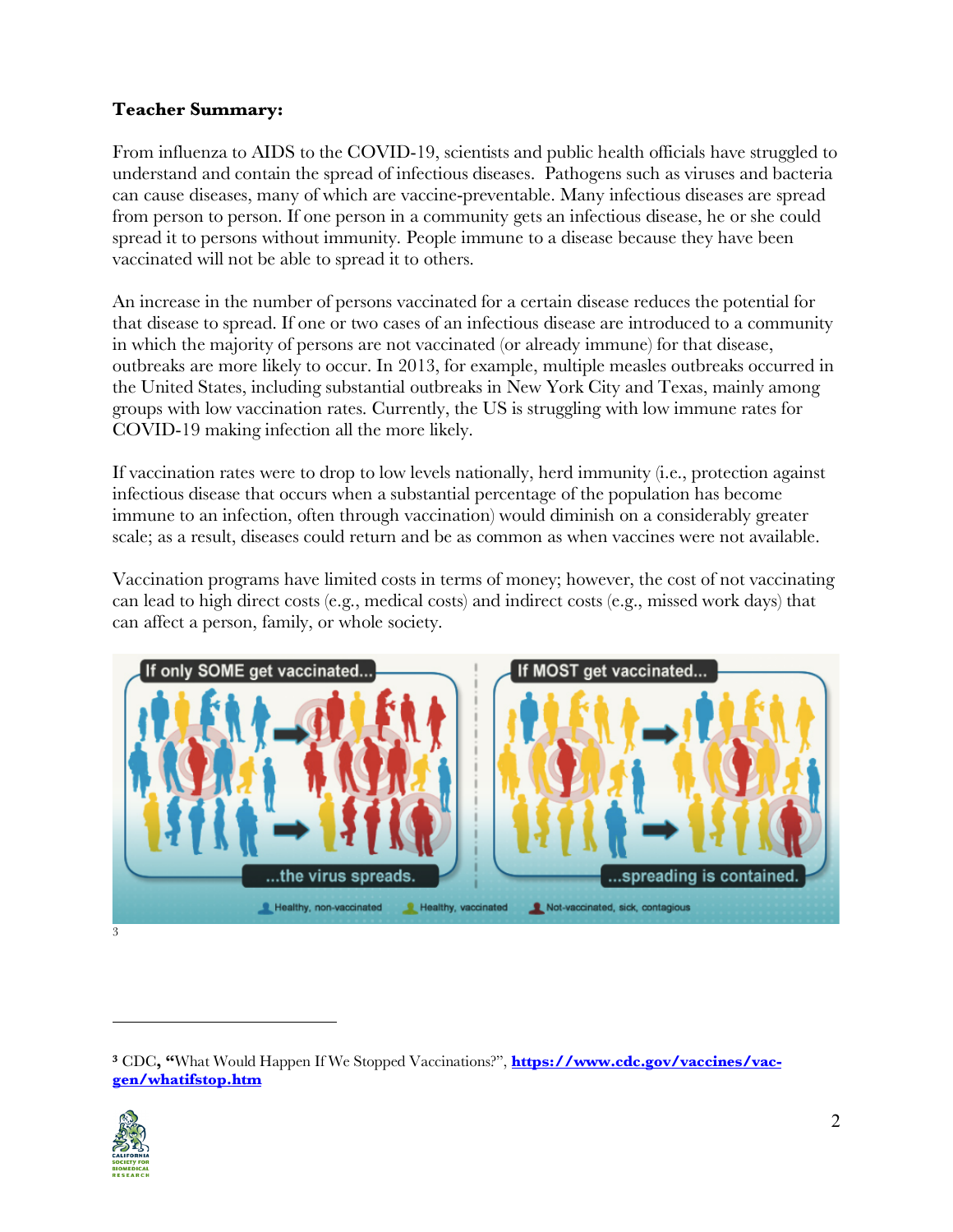This lab will introduce your students to infectious diseases and contagion and teach concepts of virology and the importance of vaccine. This lesson uses an interactive laboratory activity during which students simulate disease transmission in vaccinated and unvaccinated communities and then research vaccine-preventable diseases. They analyze indirect and direct costs associated with the immediate and long-term effects of the decision to vaccinate or not to vaccinate. In groups, students create an interactive project that includes a cost analysis and other research to increase awareness of vaccine-preventable diseases and their potential resurgence.4

For additional information and additional curriculum resource pieces see the Disease Fact and Information Sheets, "Infectious Disease"; and CBRA's Fact Sheet: Vaccine, and Viruses and Virology in the Download Section of our website https://calbioresearch.org/all-curriculummaterials/.

# **Learning Outcomes**:

This lesson introduces and reinforces use of public health vocabulary. Scientific practices guide students through a modeling activity that teaches them to identify transmission patterns, with and without a public health intervention. Students conduct intentional research to compile information and data required for a cost analysis. After a brief introduction to message framing and social math, the information and data are presented by using an infographic.

After completing this lesson, students should be able to:

- use a model (i.e., laboratory simulation) and epidemiologic thinking to explain transmission patterns with and without vaccination;
- compile information and data for an economic analysis of vaccination;
- create an infographic that communicates vaccination information to the middle school student population.

www.pbs.org/wgbh/aso/resources/guide/medact4index.html. Source: CDC Science Ambassador Workshop 2015 Lesson Plan, https://www.cdc.gov/careerpaths/scienceambassador/documents/ms-spreading-sickness-in-middleschool-2015.pdf



<sup>&</sup>lt;u>.</u> <sup>4</sup> Source: This activity is based in part on an activity presented at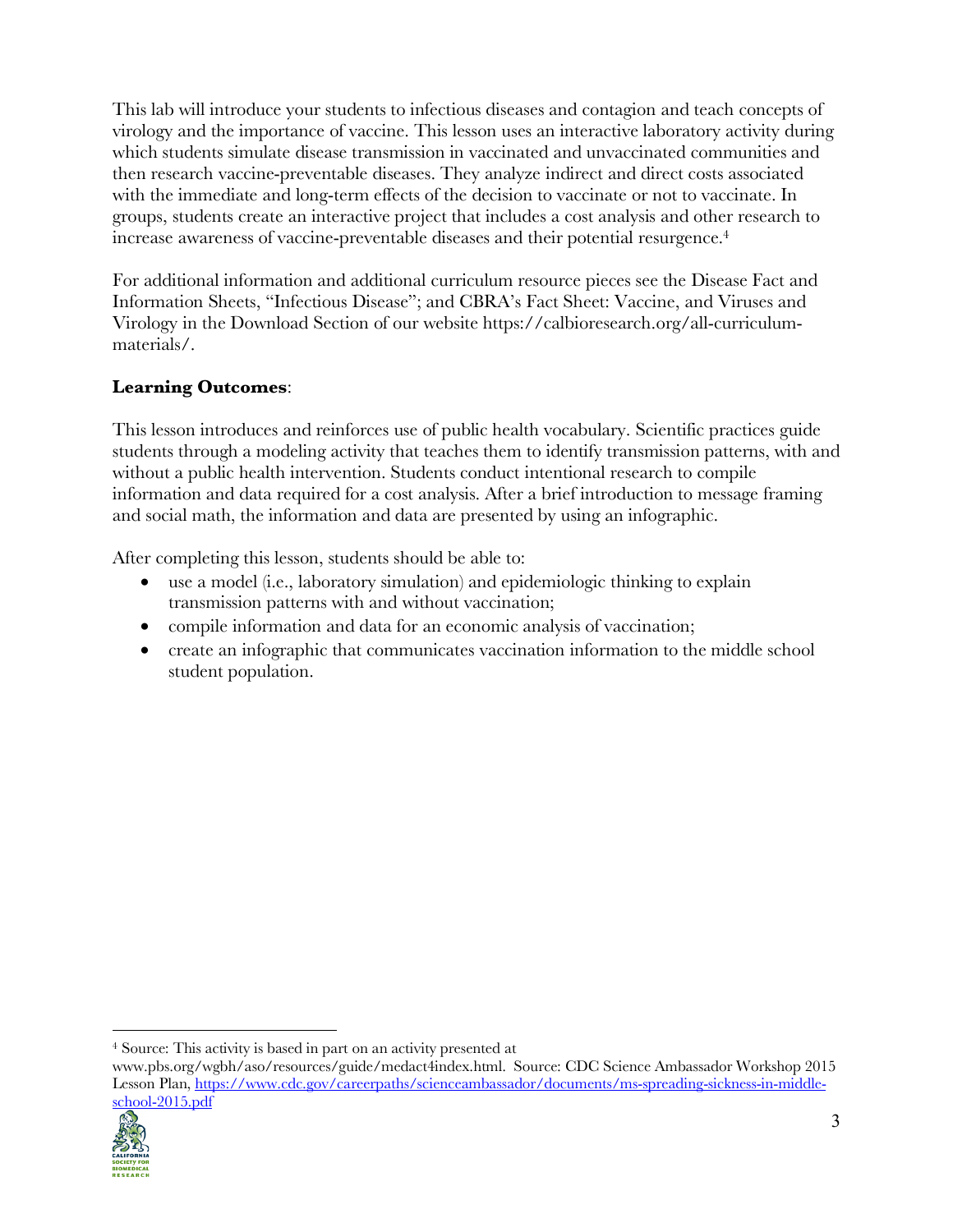# **LAB PRACTICE: SIMULATING THE SPREAD OF AN INFECTIOUS DISEASE**

### **Introduction:**

Using simple reagents, participants will simulate the spread of a simple imaginary disease in order to explore some factors that affect the rate of infection, the challenges of epidemiology, and measures which can help prevent the spread of disease.

### **Duration:**

This lesson can be conducted as one 90-minute lesson or divided into two 45-minute lessons.

# **Materials:**

- 15 mml test tube and dropper for each participant
- Test tube lids or foil to cover
- Distilled water
- 0.1 Molar NaOH
- pH 7.0 buffer solution
- Phenolphthalein solution, dissolved in alcohol and diluted in water (pH indicator)

#### **Teacher Set Up:**

- Fill each test tube approximately half full with water.
- Into one test tube (be sure you remember which one!) add a small splash of dilute NaOH
- *SUGGESTIONS*: If you have a large group (35 or more) you may want to begin with two test tubes containing NaOH.

#### **Steps:**

- 1. Let participants know they are going to model the transmission of a disease by exchanging some of their test tube's contents with that of other participants. Mention that one of the test tubes is "infected" with an imaginary infectious disease. (Prepare the test tubes prior to the activity: Fill one tube halfway with 0.1 molar NaOH and one with the buffer solution; fill the rest of the tubes halfway with distilled water.)
- 2. Distribute prepared test tubes and droppers randomly to the class. Make a mental note of who receives the test tube containing NaOH.
- 3. *Keep the test tube with the buffer solution*.
- 4. Have participants walk around the room with their test tubes. When you say "Stop!", each participant should use a dropper to trade a drop of fluid with the person nearest them.
- 5. Students should keep track of who they have traded drops with. Repeat until at least three "trades" have occurred.
- 6. Now it's time to test for the imaginary infection. Put a drop of phenolphthalein in each test tube. If the fluid turns pink, the test tube is "infected" with NaOH. How many participants are now "infected"?
- 7. The final number of "infected" test tubes will vary depending on (1) the number of trades and (2) how many trades occur between two already infected tubes.

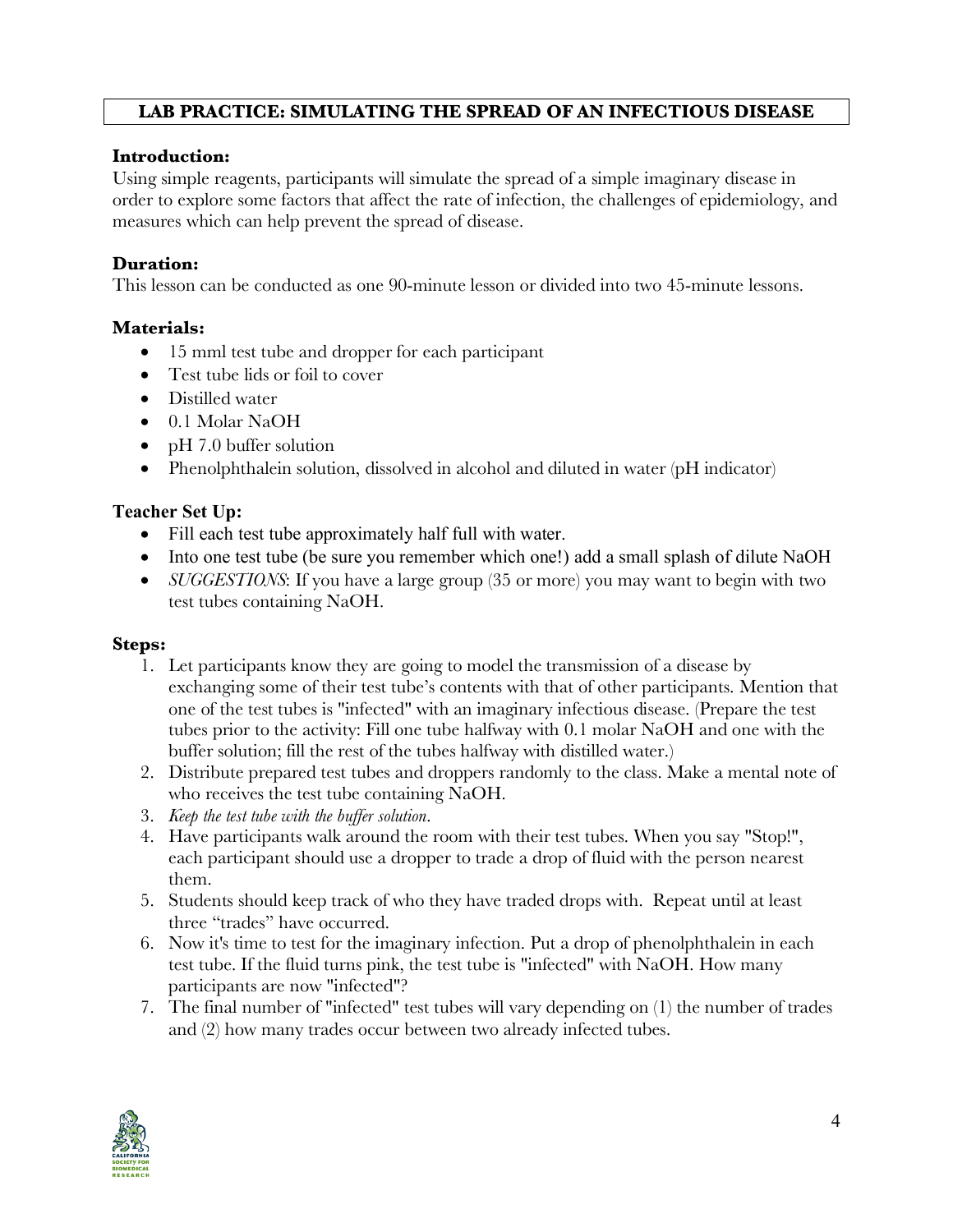*CAUTION*: Sodium hydroxide (NaOH) and phenolphthalein can irritate the eyes and skin. Run under water if exposed. Alert participants to avoid spilling and warn them to NEVER drink what is in the test tube.

# **Second Steps: Tracing the Source of Infection**

- **1.** Now that a portion of the group has been "infected," put participants in the role of epidemiologists. Their challenge is to collect data that will help them trace the path of the epidemic and locate the original carriers. These are "Contract Tracers"
- **2.** As a group, use the data of who traded drops with whom. Try to deduce which individual was the original carrier of the disease. Why might it be important to locate the source of infection?
- **3.** What difficulties arise in trying to collect and interpret data? Note that the simulated disease has a 100% rate of infection that appears immediately under testing. Some infections, such as AIDS and chicken pox, can remain dormant in the body for a long time. Others, such as Ebola, kill the host rapidly. Others have a short incubation period before they become symptomatic like COVID-19. How might each of these factors affect the spread of disease and the ability to identify carriers?

A possible method to find "patient zero" is to have each participant write his or her name on the board and underneath it the names of participants with whom he or she exchanged fluids in the order in which the exchanges occurred. Then, as a group, highlight the names of the currently "infected" people (shown in bold in sample).

This visual representation can help clarify which participants may have infected one another, and in what order. Participants who "test positive" and find that everyone with whom they traded also tested positive may be original carriers of the disease. It is likely that there will be several candidates for "patient zero." Cross-checking the history of each contact can narrow the field, but probably not to less than two candidates. (For example, here, Gabe and Lily can be eliminated as "patient zero" because their first contacts, Sam and Bruce, did not infect their own second contacts, Jen and Jennie; either Gus or Asher, however, could be "patient zero.") If participants are unable to reach a clear conclusion, the exercise will raise useful questions about the challenges facing real epidemiologists as they try to trace the sources of an infection.

# **Sample Chart Tracing Infection**

| Conclusion Larry Mela Gabe Lily Bruce Jen Carlos Asher               |                                                                     |  |  |  |  | Etc. |
|----------------------------------------------------------------------|---------------------------------------------------------------------|--|--|--|--|------|
|                                                                      | <i>Exchange 3</i> <b>Carlos Lily Bruce Sam Gabe</b> Idris Larry Jen |  |  |  |  |      |
| <i>Exchange 2</i> Idris Jen <b>Carlos Asher</b> Anton Mela Gabe Lily |                                                                     |  |  |  |  |      |
| <i>Exchange 1</i> Jen Gabe Mela Bruce Lily Larry Asher Gus           |                                                                     |  |  |  |  |      |
| Participant Larry Mela Gabe Lily Bruce Jen Carlos Asher              |                                                                     |  |  |  |  | Etc. |

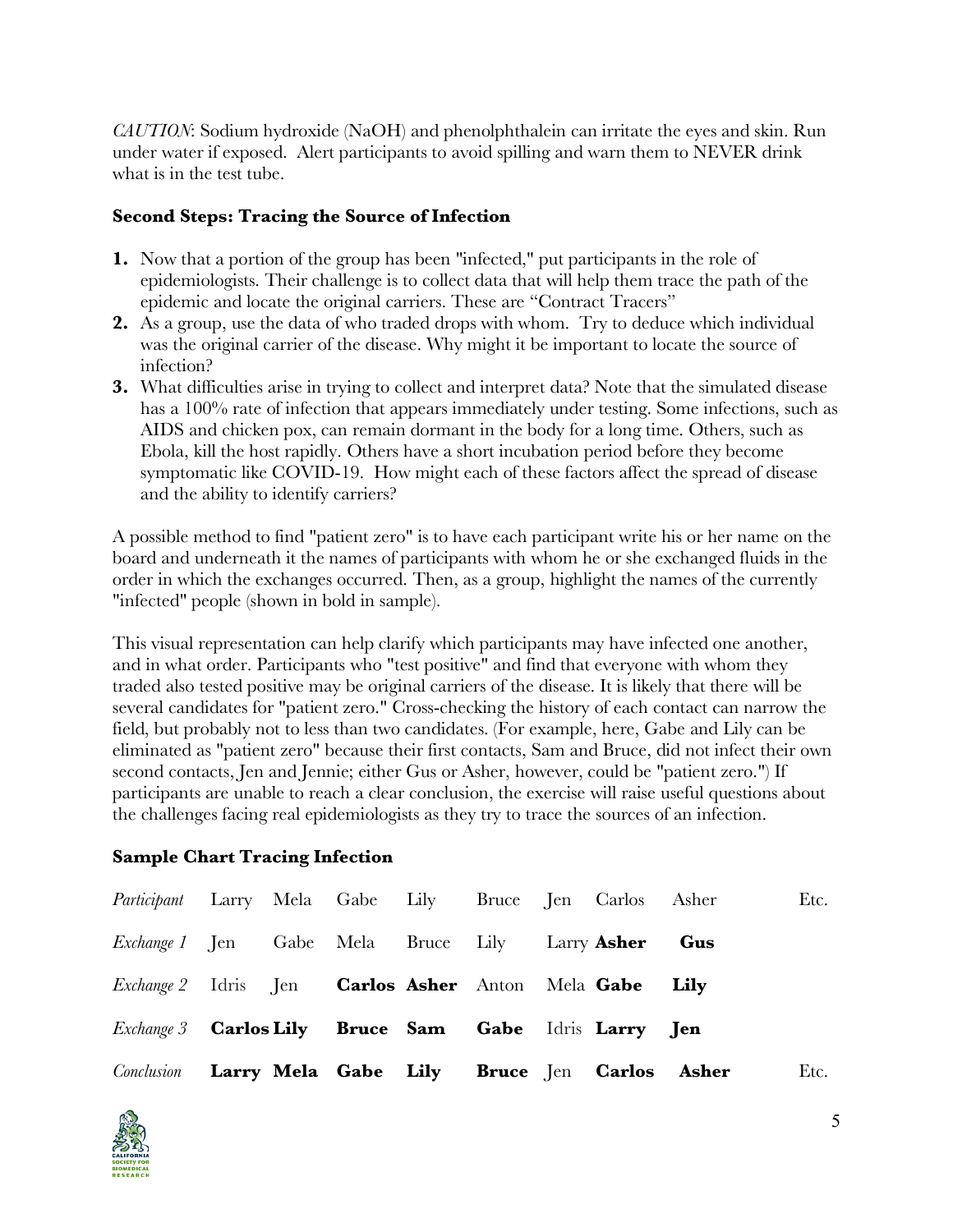### **Vocabulary :**

Pathogen Virus Virology Epidemiologist Contagion Patient Zero Transmission Immunity Herd Immunity Microorganism Infectious Disease Infection Contract Tracers

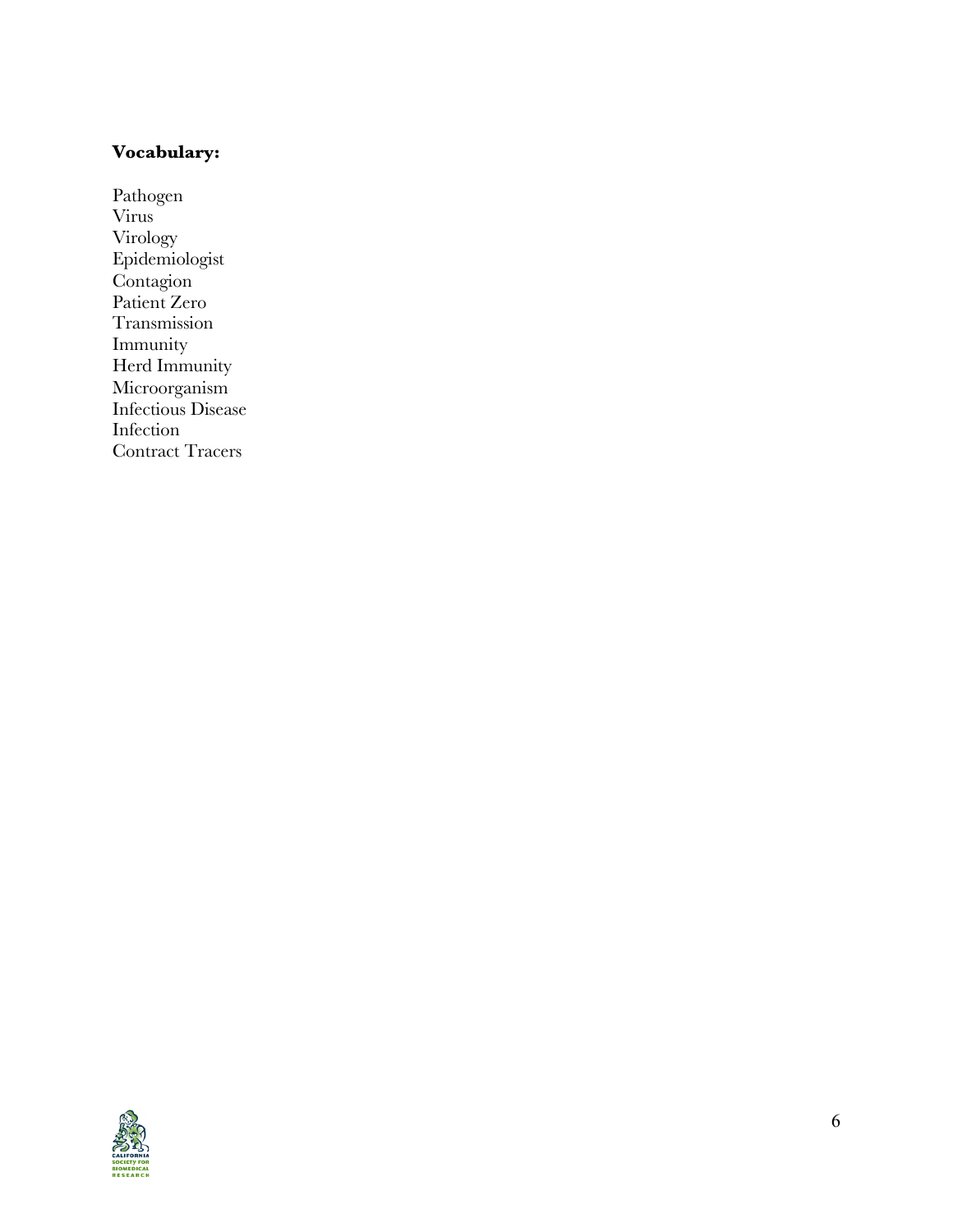# **Conclusions: Measures for Preventing the Spread of Disease**

Rapid and constant evolution/mutation of organisms challenges our main defenses against infectious diseases, which include:

- public health measures that minimize exposure to disease-causing organisms;
- immunity, whether gained by infection or vaccination;
- therapeutic drugs used to treat infections.

To learn more about Infectious Disease see the *Disease Fact & Information Sheets*. "Infectious Disease".

*Public Health Measures* – Minimizing or eliminating exposure to disease agents through public health measures can greatly diminish the impact of a disease outbreak. Ask participants how they would minimize exposure to the liquid from another people. Two ways to illustrate public health measures are: 1) Put a cap on your test tube, and 2) Isolate yourself so that you are not near anyone else. The cap represents measures such as bed nets or condoms, or face masks, which prevent exposure to disease causing agents. Isolating yourself is the same as a quarantine, which is often used to isolate disease carrying individuals during an outbreak.

*Immunity* – Vaccines provide immunity for an individual against a disease, even after exposure. Vaccines featured in the exhibit include smallpox, polio, tetanus, hepatitis B, influenza, and measles. Using the test tube with the buffer solution, add a couple of drops of the phenolphthalein indicator, followed by a couple of drops of the NaOH solution. While there might be a quick flash of pink when the drops of NaOH hit the test tube solution, the color should quickly return to clear. The buffer is acting to neutralize (figuratively and literally) the NaOH/disease.

**Therapeutic Drugs –** Drugs can be an effective means for treating a disease after exposure. Therapeutic drugs featured in the exhibit include antibiotics, anti-malarial drugs, and antiretroviral drugs for HIV/AIDS. Drugs can be effective in preventing the spread of disease by eliminating the pathogen from the body, or by preventing the agent from functioning properly. For this activity, take a test tube that has tested positive by turning pink and add a few drops of the buffer. In this case, the buffer will neutralize the solution and turn the color back to clear, thus eliminating the infection.